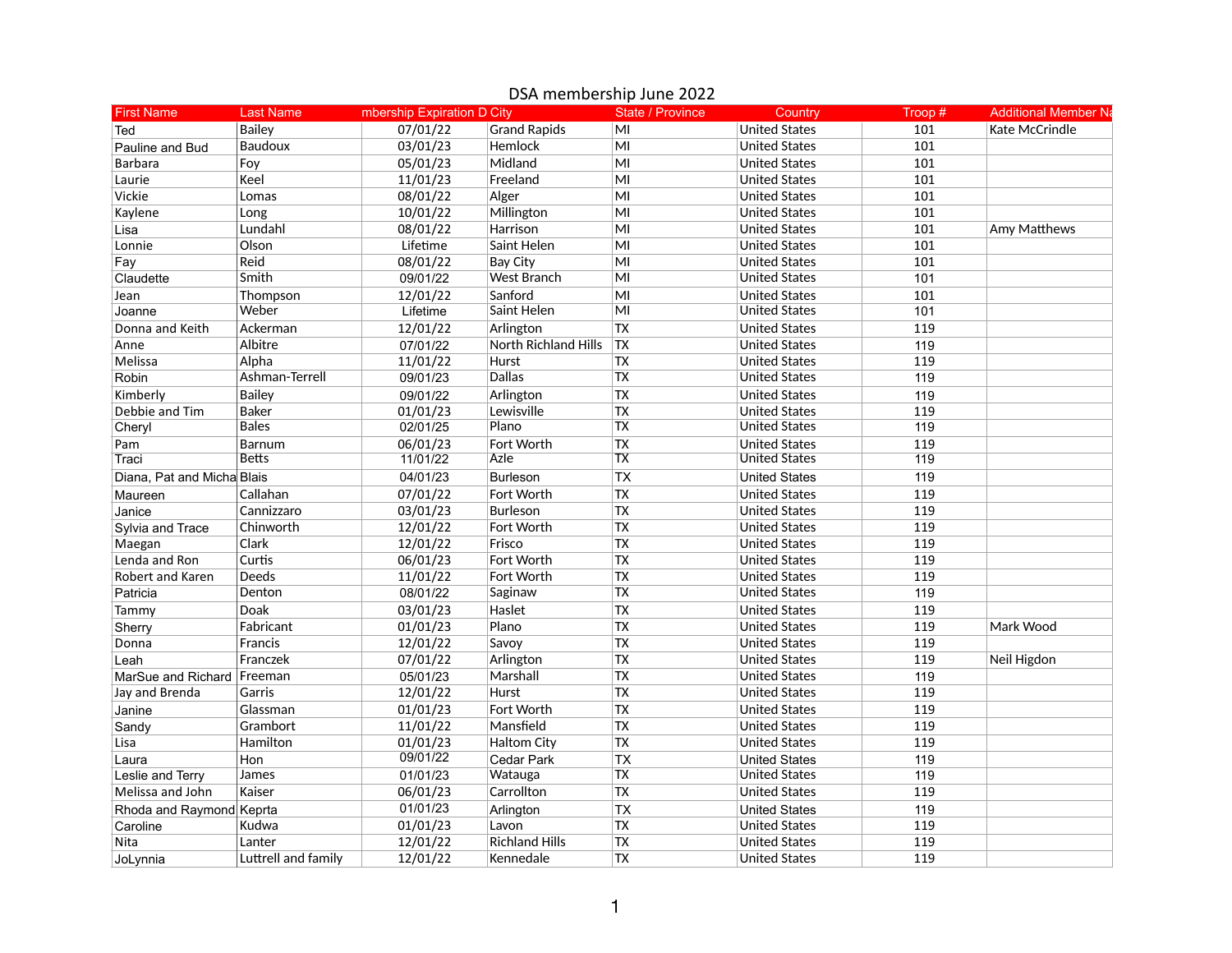| <b>First Name</b>  | <b>Last Name</b> | mbership Expiration D City |                      | <b>State / Province</b> | Country              | Troop $#$ | <b>Additional Member Na</b> |
|--------------------|------------------|----------------------------|----------------------|-------------------------|----------------------|-----------|-----------------------------|
| Michelle           | McClelland       | 10/01/22                   | Duncanville          | <b>TX</b>               | <b>United States</b> | 119       |                             |
| Corrina            | McClendon        | 01/01/23                   | Denton               | <b>TX</b>               | <b>United States</b> | 119       |                             |
| Marian             | Montelongo       | 02/01/23                   | Lewisville           | <b>TX</b>               | <b>United States</b> | 119       |                             |
| Cheryl             | Nava             | 07/01/22                   | Irving               | <b>TX</b>               | <b>United States</b> | 119       |                             |
| Mark               | Nelson           | 12/01/22                   | Dallas               | <b>TX</b>               | <b>United States</b> | 119       |                             |
| Marcia             | Odal             | 08/01/22                   | <b>Wichita Falls</b> | <b>TX</b>               | <b>United States</b> | 119       |                             |
| Tammy and John     | Onufreiczuk      | 07/01/22                   | Wylie                | <b>TX</b>               | <b>United States</b> | 119       |                             |
| Janice             | Patton           | 12/01/22                   | Austin               | <b>TX</b>               | <b>United States</b> | 119       |                             |
| Rebecca            | Paxson           | 11/01/22                   | Arlington            | <b>TX</b>               | <b>United States</b> | 119       |                             |
| Debra              | Payne            | 11/01/23                   | Colleyville          | <b>TX</b>               | <b>United States</b> | 119       | <b>Richard Tettamant</b>    |
| Karen and Dennis   | Phillips         | 06/01/23                   | Glen Rose            | <b>TX</b>               | <b>United States</b> | 119       |                             |
| Mette              | Rasmussen        | 11/01/22                   | Azle                 | <b>TX</b>               | <b>United States</b> | 119       |                             |
| Mart and Cindy     | Ratliff          | 04/01/23                   | Fort Worth           | <b>TX</b>               | <b>United States</b> | 119       |                             |
| Meg                | Robinson         | 02/01/23                   | Allen                | <b>TX</b>               | <b>United States</b> | 119       |                             |
| Connie             | Romano           | 11/01/22                   | <b>Burleson</b>      | <b>TX</b>               | <b>United States</b> | 119       |                             |
| Victoria           | Severns          | 10/01/22                   | Burleson             | <b>TX</b>               | <b>United States</b> | 119       |                             |
| Gina               | Smith            | 12/01/22                   | Galveston            | <b>TX</b>               | <b>United States</b> | 119       |                             |
| Nancy              | Snyder           | 09/01/22                   | Grapevine            | <b>TX</b>               | <b>United States</b> | 119       |                             |
| Nancy              | <b>Strack</b>    | 09/01/22                   | <b>Bedford</b>       | <b>TX</b>               | <b>United States</b> | 119       |                             |
| Kathleen           | Tucker           | 09/01/22                   | North Richland Hills | $\overline{TX}$         | <b>United States</b> | 119       | Rebecca Roberts             |
| Shaun              | Turnbow          | 11/01/22                   | Mansfield            | <b>TX</b>               | <b>United States</b> | 119       |                             |
| Nayeli             | Vargas           | 5/1/23                     | Arlington            | $\overline{TX}$         | <b>United States</b> | 119       | Jose Quiles                 |
| Tom and Susan      | Waits            | 07/01/22                   | North Richland Hills | <b>TX</b>               | <b>United States</b> | 119       |                             |
| Casie and Vincent  | Wood             | 01/01/23                   | Hurst                | TX                      | <b>United States</b> | 119       |                             |
| Cheryl             | Woolnough        | 10/01/22                   | Weatherford          | <b>TX</b>               | <b>United States</b> | 119       |                             |
| Lisa and Nick      | Zavala           | 07/01/22                   | Irving               | <b>TX</b>               | <b>United States</b> | 119       |                             |
| Paula and Don      | Haffner          | 11/01/22                   | Liberty              | <b>MO</b>               | <b>United States</b> | 135       |                             |
| Sandra             | Antalick         | 12/01/22                   | Saint Louis          | <b>MO</b>               | <b>United States</b> | 149       |                             |
| Chris              | Bahr             | 01/01/23                   | Saint Ann            | <b>MO</b>               | <b>United States</b> | 149       | Jodi Pyatt                  |
| Frances            | Beezley          | 01/01/23                   | Saint Louis          | <b>MO</b>               | <b>United States</b> | 149       |                             |
| Maryellen          | <b>Davies</b>    | 04/01/23                   | Saint Louis          | <b>MO</b>               | <b>United States</b> | 149       |                             |
| Pat and Don        | Hallemeier       | 10/01/22                   | Saint Louis          | <b>MO</b>               | <b>United States</b> | 149       |                             |
| Joyce              | Hargove          | 03/01/23                   | Saint Louis          | <b>MO</b>               | <b>United States</b> | 149       |                             |
| Deb                | Hennen           | 01/01/23                   | Saint Louis          | <b>MO</b>               | <b>United States</b> | 149       |                             |
| Susan              | Stanze           | 02/01/23                   | Imperial             | <b>MO</b>               | <b>United States</b> | 149       |                             |
| Lisa and Joe       | Stewart          | 12/01/22                   | Rolla                | <b>MO</b>               | <b>United States</b> | 149       |                             |
| Sharon and Scott   | Branyan          | 07/01/22                   | Rogers               | AR                      | <b>United States</b> | 150       |                             |
| Stephanie          | Ensley           | 02/01/23                   | <b>Bella Vista</b>   | AR                      | <b>United States</b> | 150       |                             |
| Sharon             | Gruetzmacher     | 03/01/23                   | Pea Ridge            | <b>AR</b>               | <b>United States</b> | 150       |                             |
| Teresa             | Robinson         | 04/01/23                   | Bentonville          | AR                      | <b>United States</b> | 150       |                             |
| Deborah            | Dedek            | 12/01/22                   | <b>Ft Lauderdale</b> | FL                      | <b>United States</b> | 157       |                             |
| Elizabeth          | <b>Diaz</b>      | 09/01/22                   | Southwest Ranches    | <b>FL</b>               | <b>United States</b> | 157       |                             |
| Andrea             | Garcia           | 04/01/23                   | Lauderhill           | FL                      | <b>United States</b> | 157       |                             |
| Suzanne            | Gasse            | 01/01/23                   | Cooper City          | FL                      | <b>United States</b> | 157       | Lisa Fleming                |
| Dawn               | Hanna            | 07/01/22                   | Fort Lauderdale      | <b>FL</b>               | <b>United States</b> | 157       |                             |
| Patricia and Emily | Harrington       | 10/01/22                   | Miramar              | FL.                     | <b>United States</b> | 157       |                             |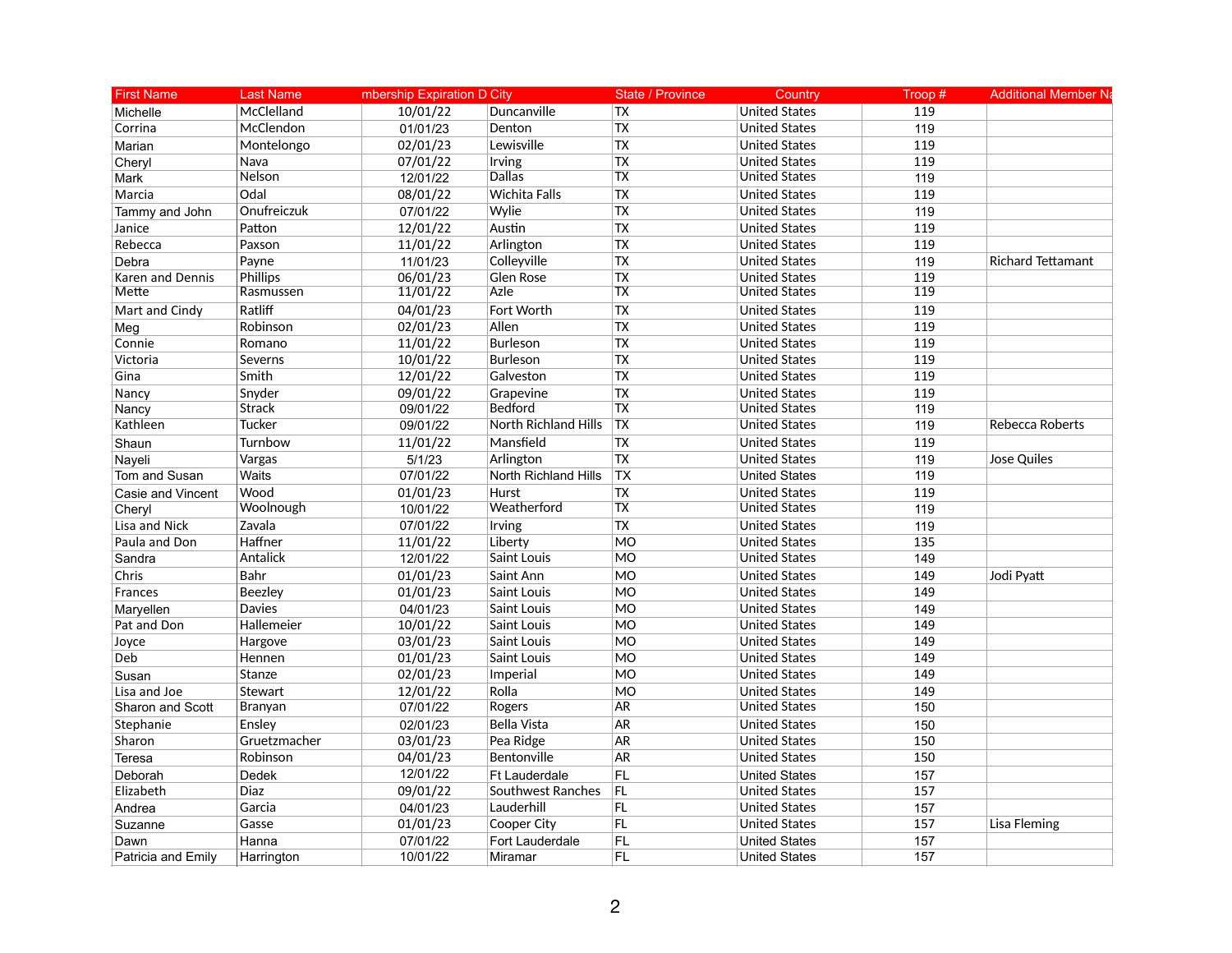| <b>First Name</b>                | <b>Last Name</b> | mbership Expiration D City |                          | <b>State / Province</b> | Country              | Troop# | <b>Additional Member Na</b>                                 |
|----------------------------------|------------------|----------------------------|--------------------------|-------------------------|----------------------|--------|-------------------------------------------------------------|
| Kim                              | Kostner          | 09/01/22                   | Cooper City              | FL.                     | <b>United States</b> | 157    |                                                             |
| Monica                           | Pajuelo          | 01/01/23                   | Weston                   | FL                      | <b>United States</b> | 157    |                                                             |
| Carlos                           | Sanchez          | 03/01/23                   | Sunrise                  | FL                      | <b>United States</b> | 157    | Regina Skenandore                                           |
| Lisa and Marcel                  | Smets            | 03/01/23                   | Sebring                  | FL                      | <b>United States</b> | 157    |                                                             |
| Maria Elvira                     | Volio            | 10/01/22                   | Davie                    | <b>FL</b>               | <b>United States</b> | 157    | Abelardo M Cantillo                                         |
| Diane and Neely                  | Waring           | 02/01/23                   | Pompano Beach            | FL                      | <b>United States</b> | 157    |                                                             |
| Ann                              | Bonney           | 03/01/23                   | Gardners                 | PA                      | <b>United States</b> | 161    | Jimmy Ternent                                               |
| Helena                           | <b>Bowes</b>     | 09/01/23                   | Harrisburg               | PA                      | <b>United States</b> | 161    |                                                             |
| Laurie                           | Miehm            | 02/01/23                   | Manassas Park            | VA                      | <b>United States</b> | 161    |                                                             |
| Lori                             | Taylor           | 01/01/23                   | New Cumberland           | PA                      | <b>United States</b> | 161    |                                                             |
| Kristine                         | Thomas           | 07/01/22                   | <b>Sparrows Point</b>    | MD                      | <b>United States</b> | 161    |                                                             |
| Amy                              | Heard            | 01/01/23                   | Alexandria               | IN                      | <b>United States</b> | 177    |                                                             |
| Peggy                            | Kraus            | 10/01/22                   | Greenfield               | IN                      | <b>United States</b> | 177    |                                                             |
| Sharon                           | Massey           | 03/01/23                   | McCordsville             | IN                      | <b>United States</b> | 177    |                                                             |
| Robyn                            | Porter           | 01/01/23                   | Indianapolis             | IN                      | <b>United States</b> | 177    |                                                             |
|                                  |                  |                            |                          |                         |                      |        | Kenneth Rogers                                              |
| Deborah                          | Rogers           | 02/01/23                   | Denver                   | IN                      | <b>United States</b> | 177    | and Kyle Fortier                                            |
| Amy and Mark                     | Beer             | 09/01/22                   | Mount Dora               | FL                      | <b>United States</b> | 183    |                                                             |
| Shirley                          | Conley           | 12/01/22                   | <b>Eustis</b>            | FL                      | <b>United States</b> | 183    |                                                             |
| Carol                            | Czwornog         | 06/01/23                   | <b>Altamonte Springs</b> | FL                      | <b>United States</b> | 183    |                                                             |
| Jeanette and David               | Heideman         | 03/01/23                   | Apopka                   | FL                      | <b>United States</b> | 183    |                                                             |
| Cynthia                          | <b>Mimms</b>     | 12/01/22                   | Apopka                   | FL                      | <b>United States</b> | 183    |                                                             |
| Mary Ann                         | Sanford          | 12/01/22                   | Apopka                   | FL                      | <b>United States</b> | 183    | Fran Brown                                                  |
| Cindy and Jim                    | Sims             | 08/01/22                   | Apopka                   | FL                      | <b>United States</b> | 183    |                                                             |
| Kelsey                           | Donovan          | 07/01/22                   | Golden                   | CO                      | <b>United States</b> | 184    |                                                             |
|                                  |                  |                            |                          |                         |                      |        | Chad Lundgren                                               |
| Loren                            | Lundgren         | 07/01/22                   | Denver                   | CO                      | <b>United States</b> | 184    | Matilda Lundgren                                            |
| Connie                           | Bombaci          | 09/01/22                   | Killingworth             | CT                      | <b>United States</b> | 188    |                                                             |
| Yvonne Bunevich and Bunevich Jr. |                  | 03/01/23                   | Quaker Hill              | CT                      | <b>United States</b> | 188    |                                                             |
| Lauren                           | Collier          | 02/01/23                   | New Rochelle             | <b>NY</b>               | <b>United States</b> | 188    |                                                             |
| Sharon                           | DeGennaro        | 11/01/22                   | Higganum                 | <b>CT</b>               | <b>United States</b> | 188    | Paul, Kasi, and<br>Shaun Whitaker and<br><b>Emily Dwyer</b> |
| Thomas                           | Dente            | 12/01/22                   | Middletown               | <b>CT</b>               | <b>United States</b> | 188    |                                                             |
| Julianne                         | Grove            | 02/01/23                   | Ashaway                  | R <sub>l</sub>          | <b>United States</b> | 188    |                                                             |
| Susan                            | Holmes           | 11/01/22                   | Old Saybrook             | <b>CT</b>               | <b>United States</b> | 188    |                                                             |
| Nardine and Andrew               | Hoover           | 01/01/23                   | Milford                  | <b>CT</b>               | <b>United States</b> | 188    |                                                             |
| Susan                            | Hotkowski        | 04/01/23                   | Chester                  | <b>CT</b>               | <b>United States</b> | 188    |                                                             |
| Ellie                            | Kleinhans        | 01/01/23                   | Deep River               | CT                      | <b>United States</b> | 188    |                                                             |
| Michelle                         | Lake             | 08/01/22                   | <b>Gales Ferry</b>       | CT                      | <b>United States</b> | 188    |                                                             |
| Renata                           | Morteo           | 01/01/23                   | Old Saybrook             | <b>CT</b>               | <b>United States</b> | 188    |                                                             |
| Elizabeth                        | Nado             | 01/01/23                   | Mystic                   | CT                      | <b>United States</b> | 188    |                                                             |
| Michelle                         | Ouellette        | 01/01/23                   | Chester                  | CT                      | <b>United States</b> | 188    |                                                             |
| Allison                          | Ryan             | 09/01/22                   | Niantic                  | <b>CT</b>               | <b>United States</b> | 188    |                                                             |
| Mary                             | Schafer          | 01/01/23                   | Mystic                   | <b>CT</b>               | <b>United States</b> | 188    |                                                             |
|                                  |                  |                            |                          |                         |                      |        |                                                             |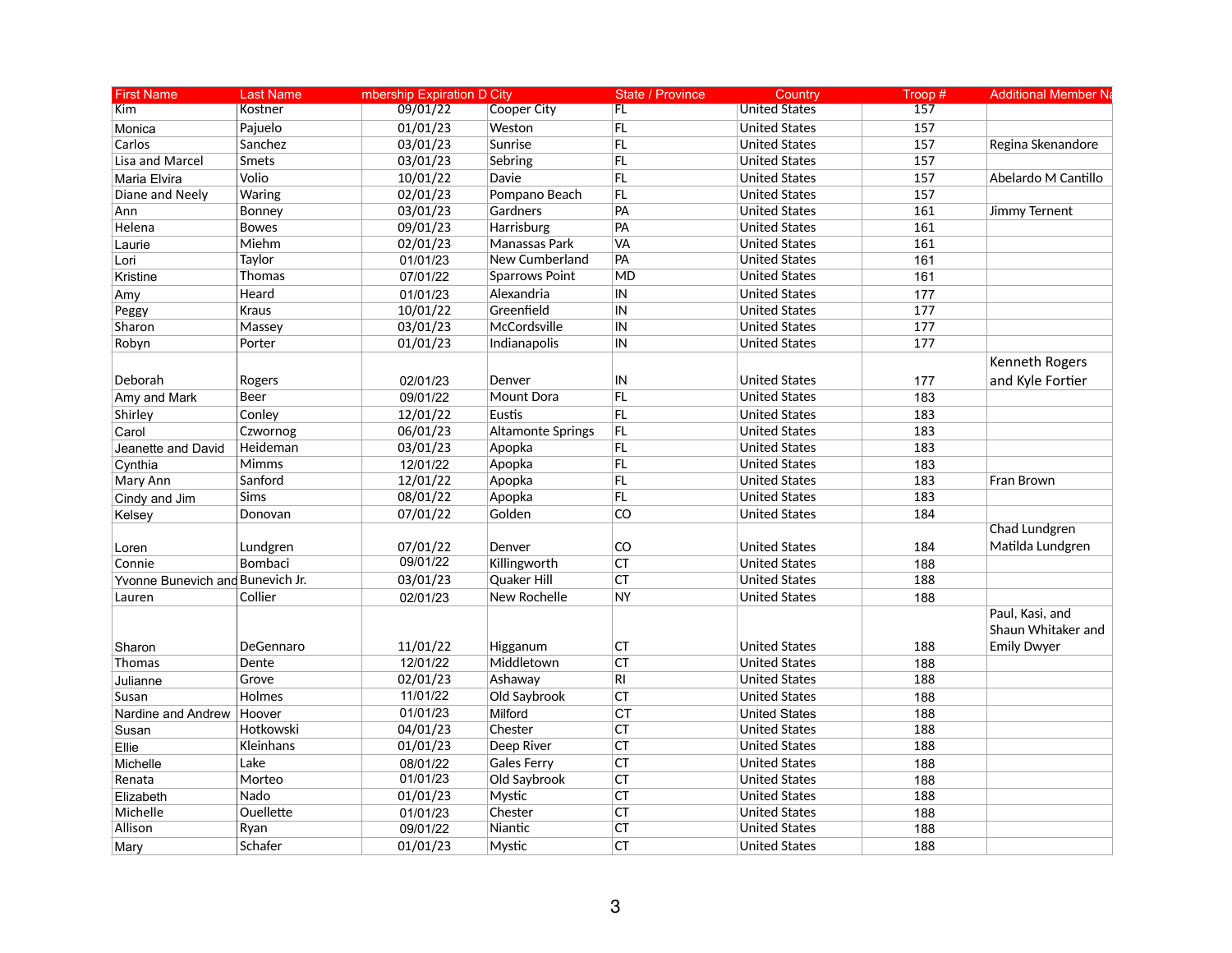| <b>First Name</b>       | <b>Last Name</b>         | mbership Expiration D City |                           | <b>State / Province</b>  | Country              | Troop $#$ | <b>Additional Member Na</b> |
|-------------------------|--------------------------|----------------------------|---------------------------|--------------------------|----------------------|-----------|-----------------------------|
| Sheri                   | Throop                   | 02/01/23                   | <b>Gales Ferry</b>        | <b>CT</b>                | <b>United States</b> | 188       |                             |
| Lea                     | Tomaszewski              | 03/01/23                   | Middletown                | CT                       | <b>United States</b> | 188       |                             |
| Robert and Deborah      | Armstrong                | 01/01/23                   | Milpitas                  | CA                       | <b>United States</b> | 198       |                             |
| Sara                    | Armstrong                | 10/01/22                   | Berkeley                  | CA                       | <b>United States</b> | 198       |                             |
| Jan                     | Averre                   | 05/01/23                   | Morgan Hill               | CA                       | <b>United States</b> | 198       |                             |
| Janet                   | Gee                      | 11/01/22                   | Sunnyvale                 | CA                       | <b>United States</b> | 198       | Rod Ngai                    |
| Carlotta                | <b>Gumbin and Family</b> | 04/01/23                   | Morgan Hill               | CA                       | <b>United States</b> | 198       |                             |
| Patricia                | Guthrie                  | 07/01/22                   | San Jose                  | CA                       | <b>United States</b> | 198       | David Zemke                 |
| Donna                   | Johns                    | 07/01/22                   | San Jose                  | CA                       | <b>United States</b> | 198       |                             |
| Leah                    | Lane                     | 09/01/23                   | Sunnyvale                 | CA                       | <b>United States</b> | 198       |                             |
| Sondra                  | Moore                    | 01/01/23                   | San Jose                  | CA                       | <b>United States</b> | 198       |                             |
| Jadelynn                | Pettyplace               | 5/1/23                     | Campbell                  | CA                       | <b>United States</b> | 198       |                             |
| Jackie                  | Phillips                 | 04/01/23                   | San Leandro               | CA                       | <b>United States</b> | 198       |                             |
| Lennie                  | Randall                  | 06/01/23                   | Gilrov                    | CA                       | <b>United States</b> | 198       |                             |
| Denice                  | Southworth               | 09/01/22                   | Milpitas                  | CA                       | <b>United States</b> | 198       |                             |
| Cheryl and Robert       | Ashford                  | 02/01/23                   | <b>Swartz Creek</b>       | MI                       | <b>United States</b> | 217       |                             |
| Diane                   | Baughman                 | 03/01/23                   | Toledo                    | OH                       | <b>United States</b> | 217       |                             |
| Julie                   | Benson                   | 02/01/23                   | Novi                      | MI                       | <b>United States</b> | 217       |                             |
| Diane                   | Cranston                 | 08/01/22                   | Jackson                   | MI                       | <b>United States</b> | 217       |                             |
| Sally                   | Hoyle                    | 01/01/23                   | <b>Whitmore Lake</b>      | MI                       | <b>United States</b> | 217       | Julie Lawler-Hoyle          |
| Carrie and David        | Jones                    | 01/01/23                   | South Lyon                | MI                       | <b>United States</b> | 217       |                             |
| Angela                  | Lampert                  | 12/01/22                   | Howell                    | MI                       | <b>United States</b> | 217       |                             |
| Donna                   | McQuade                  | 02/01/23                   | Ann Arbor                 | MI                       | <b>United States</b> | 217       |                             |
| Michelle                | <b>Neu</b>               | 08/01/22                   | Taylor                    | M <sub>l</sub>           | <b>United States</b> | 217       |                             |
| <b>Kim</b>              | Suozzi                   | 03/01/23                   | Saint Clair               | MI                       | <b>United States</b> | 217       |                             |
| Sue                     | Szeremet                 | 10/01/22                   | Royal Oak                 | MI                       | <b>United States</b> | 217       |                             |
| Martha                  | Thierry                  | 08/01/22                   | <b>Saint Clair Shores</b> | MI                       | <b>United States</b> | 217       |                             |
| Barrie Lynn and Bill    | Wood                     | 06/01/23                   | Goodrich                  | MI                       | <b>United States</b> | 217       |                             |
| Kelly and Ephraim       | Dean                     | 07/01/22                   | Groton                    | CT                       | <b>United States</b> | 219       |                             |
| Emily                   | Gomes                    | 11/01/22                   | Lincoln                   | <b>RI</b>                | <b>United States</b> | 219       |                             |
| Lori                    | White                    | 11/01/22                   | Groton                    | <b>CT</b>                | <b>United States</b> | 219       |                             |
| Mary                    | Blackstone               | 10/01/22                   | Hayfork                   | CA                       | <b>United States</b> | 229       |                             |
| Regina (Gina)           | <b>Battley</b>           | 04/01/23                   | Rusk                      | <b>TX</b>                | <b>United States</b> | 230       |                             |
| Kaylyn                  | Berryman                 | 05/01/23                   | Kilgore                   | <b>TX</b>                | <b>United States</b> | 230       |                             |
| Aspen, Amy & Jim        | Cunningham               | 03/01/23                   | Tyler                     | $\overline{TX}$          | <b>United States</b> | 230       |                             |
| Kristen                 | Keeling                  | 03/01/23                   | Tyler                     | $\overline{TX}$          | <b>United States</b> | 230       |                             |
| Pat                     | Keeling                  | 07/01/22                   | Tyler                     | $\overline{\mathsf{TX}}$ | <b>United States</b> | 230       |                             |
| Claudia and Richard     | Schmitt                  | 11/01/22                   | Flint                     | <b>TX</b>                | <b>United States</b> | 230       |                             |
| Teresa                  | Albro                    | 10/01/22                   | El Cerrito                | CA                       | <b>United States</b> | 237       |                             |
| Chriss                  | <b>Bradley</b>           | 11/01/22                   | El Sobrante               | CA                       | <b>United States</b> | 237       |                             |
| Rose                    | Cartwright               | 03/01/23                   | Richmond                  | CA                       | <b>United States</b> | 237       | Kevin Chang                 |
| Vera                    | Gassner                  | 05/01/23                   | Vallejo                   | CA                       | <b>United States</b> | 237       |                             |
| Patricia                | Hammond                  | 05/01/23                   | Albany                    | CA                       | <b>United States</b> | 237       |                             |
| Kristie and Brandon     | Iwamoto                  | 08/01/22                   | San Pablo                 | CA                       | <b>United States</b> | 237       |                             |
| Nancy                   | Peterson                 | 03/01/23                   | El Cerrito                | CA                       | <b>United States</b> | 237       |                             |
| <b>Ruth and Michael</b> | Robinson                 | 07/01/22                   | El Cerrito                | CA                       | <b>United States</b> | 237       |                             |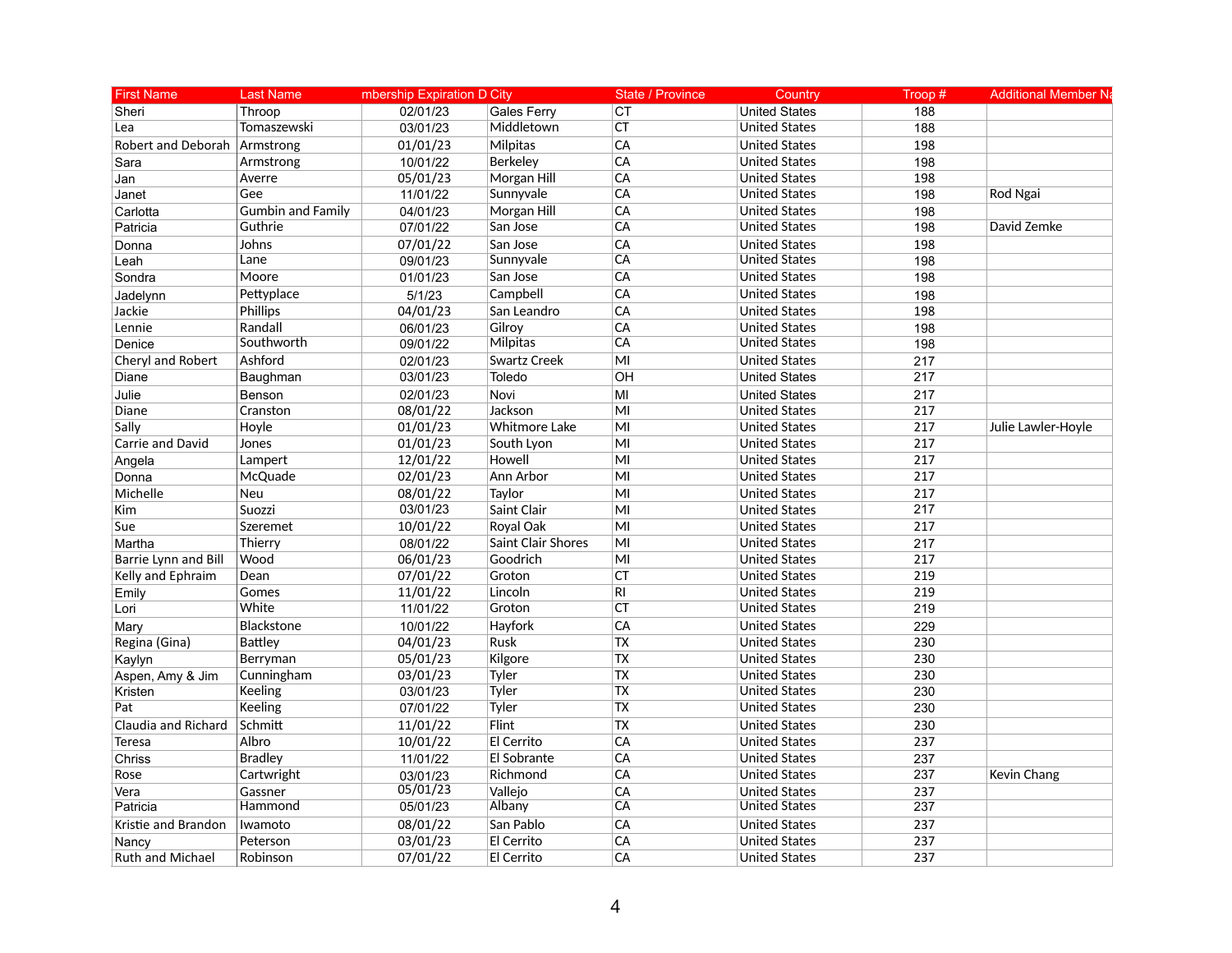| <b>First Name</b>          | <b>Last Name</b> | mbership Expiration D City |                         | <b>State / Province</b>  | Country               | Troop# | <b>Additional Member Na</b> |  |
|----------------------------|------------------|----------------------------|-------------------------|--------------------------|-----------------------|--------|-----------------------------|--|
| Erika and Anita            | <b>Burdette</b>  | 03/01/23                   | East Peoria             | IL.                      | <b>United States</b>  | 238    |                             |  |
| Cynthia and Farren         | Stone            | 02/01/23                   | Covington               | LA                       | <b>United States</b>  | 239    | Farren Stone                |  |
| Marion                     | Teichman         | 01/01/23                   | Slidell                 | LA                       | <b>United States</b>  | 239    | <b>Chriss Guise</b>         |  |
| Matthew and Kimber McBee   |                  | 01/01/23                   | Omaha                   | <b>NE</b>                | <b>United States</b>  | 240    | 4                           |  |
| <b>Buffy and Sean</b>      | Montgomery       | 03/01/23                   | Papillion               | <b>NE</b>                | <b>United States</b>  | 240    |                             |  |
| Kristin                    | Sandstede        | 09/01/22                   | Malmo                   | <b>NE</b>                | <b>United States</b>  | 240    |                             |  |
| Renea                      | Dahms            | 07/01/22                   | Custer                  | WI                       | <b>United States</b>  | 243    |                             |  |
| Sue                        | Hamm             | 07/01/22                   | <b>Wisconsin Rapids</b> | WI                       | <b>United States</b>  | 243    |                             |  |
| Serena                     | Menge            | 11/01/22                   | <b>Stevens Point</b>    | WI                       | <b>United States</b>  | 243    |                             |  |
| Megan                      | Nordeman         | 01/01/23                   | Neenah                  | WI                       | <b>United States</b>  | 243    |                             |  |
| Julie                      | Peterson         | 02/01/23                   | <b>Stevens Point</b>    | Wi                       | <b>United States</b>  | 243    |                             |  |
| Connie                     | Wood             | 07/01/22                   | <b>Wisconsin Rapids</b> | WI                       | <b>United States</b>  | 243    |                             |  |
| Alicia and Gene            | Harantschuk      | 08/01/22                   | Wyndmoor                | PA                       | <b>United States</b>  | 244    |                             |  |
| Paula                      | Hearn            | 11/01/22                   | Wichita                 | <b>KS</b>                | <b>United States</b>  |        |                             |  |
| Donna and Jeff             | Dutkofski        | 05/01/23                   | <b>Fort Worth</b>       | $\overline{\mathsf{TX}}$ | <b>United States</b>  | 119    |                             |  |
| Samantha                   | Anderson         | 12/01/22                   | Arlington               | <b>TX</b>                | <b>United States</b>  |        |                             |  |
| Jessica                    | Angel            | 09/01/22                   | Edmonds                 | <b>WA</b>                | <b>United States</b>  |        | John Harrison               |  |
| Felicia                    | Banys            | 07/01/22                   | Westmont                | IL.                      | <b>United States</b>  |        |                             |  |
| Ann                        | Bergeron         | 03/01/23                   | Duluth                  | <b>MN</b>                | <b>United States</b>  |        |                             |  |
| Tessa                      | Bodey            | 11/01/22                   | Redondo Beach           | CA                       | <b>United States</b>  |        |                             |  |
| Diane                      | <b>Bruce</b>     | 07/01/22                   | Mitcham, Surrey         |                          | <b>United Kingdom</b> |        |                             |  |
| Tina                       | Chase            | 10/01/22                   | <b>Comstock Park</b>    | MI                       | <b>United States</b>  |        |                             |  |
| Stephanie                  | Colby            | 5/1/23                     | Hartford                | WI                       | <b>United States</b>  |        |                             |  |
| Stacey and Steven          | Damm             | 11/01/22                   | <b>McKees Rocks</b>     | PA                       | <b>United States</b>  |        |                             |  |
| Doree and Kevin            | Donovan          | 12/01/23                   | Longmont                | CO                       | <b>United States</b>  |        |                             |  |
| Kristine                   | Dougherty        | 12/01/23                   | Tallahassee             | FL                       | <b>United States</b>  |        |                             |  |
| Jessica                    | Duflo            | 10/01/22                   | <b>Grand Rapids</b>     | MI                       | <b>United States</b>  |        |                             |  |
| <b>Beth</b>                | Duman            | Lifetime                   | Howell                  | MI                       | <b>United States</b>  |        |                             |  |
| Susan                      | Francis          | 04/01/23                   | Albany                  | CA                       | <b>United States</b>  |        |                             |  |
| April                      | Franz            | 05/01/23                   | Monticello              | MN                       | United States         |        |                             |  |
| Michelle                   | Gamage           | 05/01/23                   | <b>Fork Union</b>       | VA                       | <b>United States</b>  |        |                             |  |
| <b>Vickie</b>              | Gordon           | 02/01/23                   | Glasford                | IL.                      | <b>United States</b>  |        | Linda Brillon               |  |
| Maudlin                    | Heffington       | 01/01/23                   | Clermont                | FL                       | <b>United States</b>  |        |                             |  |
| Mary                       | Hinchman         | 03/01/23                   | <b>West Olive</b>       | MI                       | <b>United States</b>  |        |                             |  |
| <b>Bette</b>               | Holden           | 07/01/22                   | Lynn Haven              | FL                       | <b>United States</b>  |        |                             |  |
| <b>Barbara and Charles</b> | Holmes           | 08/01/22                   | Carnegie                | PA                       | <b>United States</b>  |        |                             |  |
| Melanie                    | Jackson          | 01/01/23                   | Cookeville              | <b>TN</b>                | United States         |        |                             |  |
| Sharon                     | Jonas            | 10/01/22                   | Valparaiso              | $\overline{I}$           | <b>United States</b>  |        |                             |  |
| Rocky                      | Kenneally        | 10/01/22                   | South Taranaki          | Hawera                   | New Zealand           |        |                             |  |
| Shawna                     | Kircher          | 6/1/23                     | Los Alamos              | <b>NM</b>                | <b>United States</b>  |        |                             |  |
| Sonja                      | Klattenberg      | 11/01/22                   | Warrenville             | IL.                      | <b>United States</b>  |        |                             |  |
| Chris                      | Kloski           | Lifetime                   | Fraser                  | MI                       | <b>United States</b>  |        |                             |  |
| Laura                      | Knizner          | 02/01/23                   | Sugar Land              | ${\sf TX}$               | <b>United States</b>  |        |                             |  |
| Heddie                     | Leger            | 02/01/23                   | Waverly                 | <b>TN</b>                | <b>United States</b>  |        |                             |  |
| Marsha                     | Lindquist        | 01/01/23                   | Cave Creek              | <b>AZ</b>                | <b>United States</b>  |        |                             |  |
| Rosellen                   | Loye-Bucy        | 11/01/22                   | Almont                  | MI                       | <b>United States</b>  |        |                             |  |